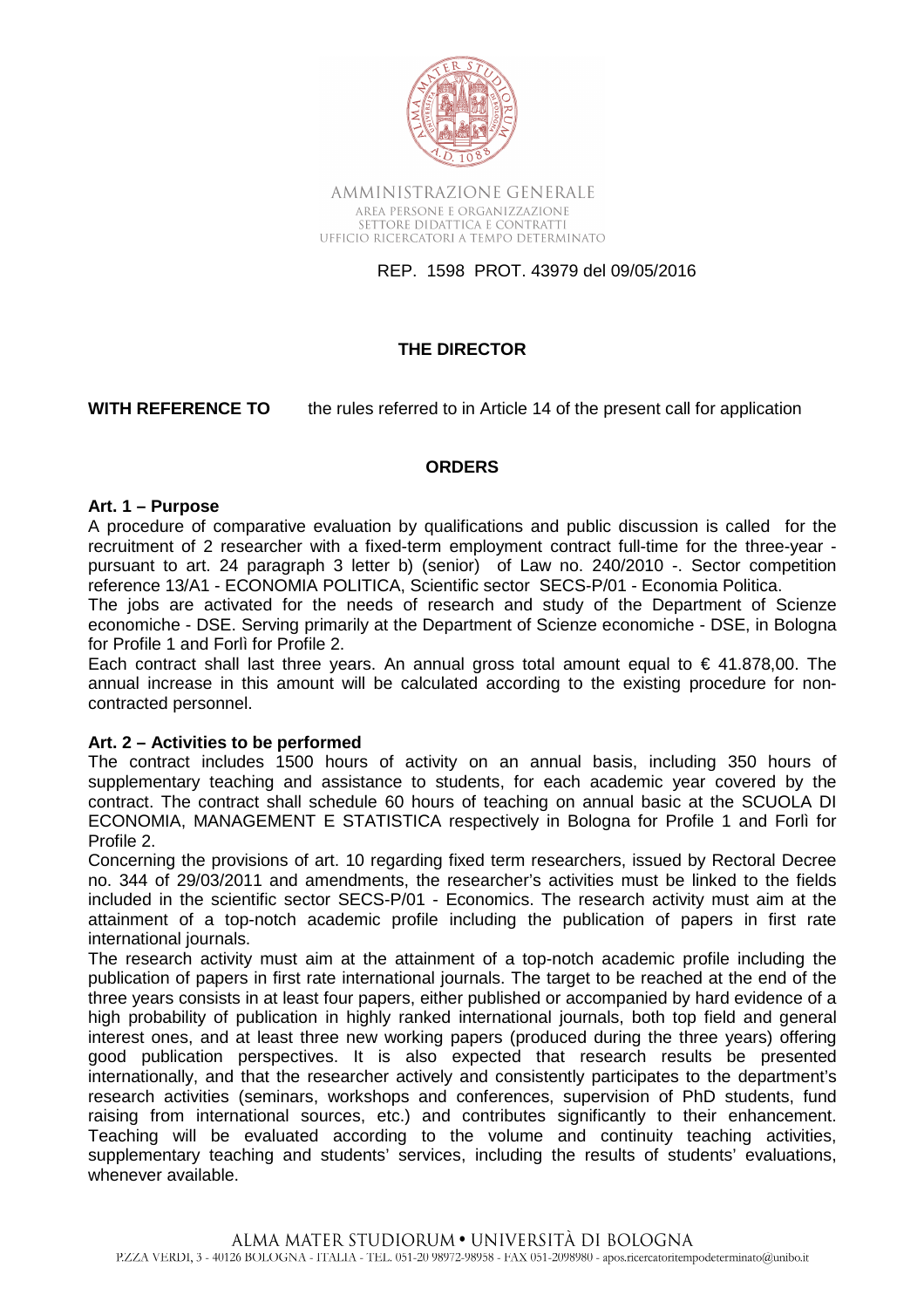

# **Art. 3 - Admission requirements**

The selection is open to applicants who have had contracts as fixed-term researcher, for at least three years, pursuant to art. 24 paragraph 3 letter a) of Law 240/2010 (junior), or, for at least three years even if not consecutive, contracts as research fellow pursuant to art. 51 paragraph 6 of Law 449/97 and amendments, or pursuant to art. 22 of Law. 240/2010, or postdoctoral research scholarships pursuant to art. 4 of Law 398/89, or equivalent contracts or scholarships in foreign universities, or contracts as fixed-term researcher for at least three years pursuant to art. 1, paragraph 14 of Law 230/2005.

Applicants, including those who come from non-EU countries, must be in possession of:

• PhD or equivalent qualification obtained either from an Italian or foreign university.

Applicants must be in possession of said qualification at the date of the deadline for the submission of applications to the present selection.

Applications from professors, associate professors, or researchers with tenure will not be accepted, even if the applicant is not in service.

The selection is not open to any persons who are related by blood or by marriage up to the fourth degree, to a professor or full-time researcher working in the Department of Scienze economiche - DSE, or the structure proposing the activation of the contract, or to the Rector, Director General or a member of the Board of Governors of the University. Equally the selection is not open to the spouse or partner of a professor or full-time researcher working in the above-mentioned Department.

State employees may on unpaid leave for the entire duration of the contract, thus occupying a nontenure position without pay or social security contributions, in cases where such a position is allowed by the structure of origin, likewise without pay or social security contributions.

### **Art. 4 – Application procedure**

Applications for the selection shall be written on unstamped paper, using the form in annex A) and signed by the applicant.

Applications must be submitted as follows:

1. hand delivered to Alma Mater Studiorum - Università di Bologna – Area Persone e Organizzazione, Settore Didattica e Contratti, Ufficio Ricercatori a tempo determinato - Piazza Verdi n. 3, Bologna, on the following days and time:

- Monday, Tuesday, Wednesday and Friday: from 09:00 a.m. to 11:15 a.m.;

- Tuesday and Thursday: from 02:30 p.m. to 03:30 p.m.;

2. posted by registered letter with return receipt, or express delivery with return receipt to: Magnifico Rettore dell'Alma Mater Studiorum - Università di Bologna, Area Persone e Organizzazione, Settore Didattica e Contratti, Ufficio Ricercatori a tempo determinato, Piazza Verdi n. 3, 40126 Bologna.

Applications must be received by the Administration department within 45 days from the day after the day of publication of this call for application on the website of the Ministry of Education, University and Research (one day after the publication on the Gazzetta Ufficiale of the Italian Republic).

Accordingly, any application delivered or received after said date, although they are sent before the deadline, will be excluded. The date of the post mark will not guarantee acceptance, but the receipt date at the University will.

The receipt date is established and verified:

- in case of hand delivery: by the date reported in the receipt undersigned and issued by the person in charge of this administration;

- in case of posting: by the date of receipt written on the return receipt by the person in charge of reception.

The Administration shall not assume any responsibility for delivery failure of communications unless otherwise caused by its employees.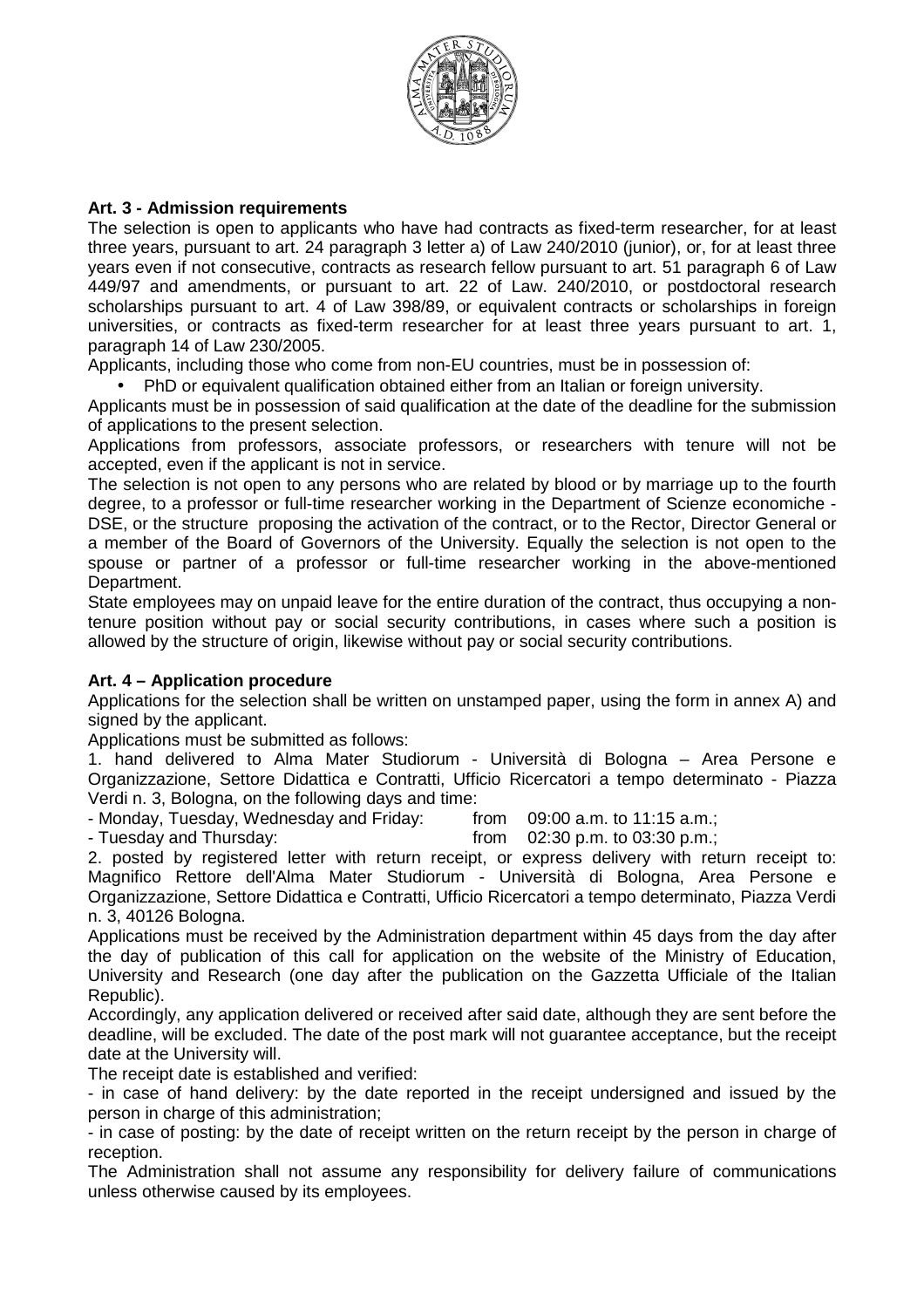

Annex A contains the declarations to be made.

All applications must be accompanied by a curriculum vitae, qualifications and publications, even in electronic format (max 12).

Pursuant to Ministerial Decree 243/11, the PhD thesis is considered a publication, and thus if presented by the candidate it shall be included in the maximum number indicated (max. 12).

If the applicant encloses more than the maximum permitted number of publications, only the first twelve publications in the list will be assessed by the Examination Board.

# **Art. 5 – Applicants' obligations**

The penalty of exclusion from the selection shall apply in the following cases:

- Lack of applicant's wet signature at the bottom of the form:
- Non compliance with the terms established for posting the application form;

• Lack of the requirement pursuant to art. 3 of the present call for application (qualification).

All applicants shall be admitted to the contest and the Administration reserves the right to check that they actually are in possession of the requirements necessary to apply for the selection; the Administration may, at any time and even after the exams, order the exclusion from the selection hereto.

### **Art. 6 – Selection Board**

The Selection Board will be appointed upon administration resolution and will generally consist of at least three members chosen by the Department of Scienze economiche - DSE from lecturers and researchers in the scientific sector for which this selection is made Sector competition reference 13/A1 - ECONOMIA POLITICA.

The Commission finds inside a chairperson and recording secretary. The function of secretary may also be performed by an official, specially appointed.

The appointment will be published on Alma Mater Studiorum - University of Bologna website.

### **Art. 7 – Selection procedure**

The selection procedure is carried out by the Board after a preliminary evaluation of each candidate's qualifications, curriculum and scientific production, including the doctoral thesis, according to the criterion identified by the MUIR in D.M. 243/2011.

The candidates chosen in the preliminary evaluation based on their comparative merits - between 10 and 20% of the number of applicants and not less than 6 - will then be called for interview. The interview will consist of a discussion of the candidate's qualifications and scientific production and may take the form of a seminar open to the public. If the total number of candidates is 6 or less all candidates will be interviewed.

Letters of reference will be considered.

The interview will be held in English.

Following the interview, points will be assigned to each qualification and publication presented by the candidate.

The interview with the Board will be held in public session from the 21.st July, from 09:30, at the Sala seminari - I piano, piazza Scaravilli 2, Bologna.

The indications of the date, time, venue of the discussion and the list of candidates admitted for interview will be published from the 14 July 2016, at 14:00 on the University website page at: http://www.unibo.it/Portale/Personale/Concorsi/RicercatoriTempoDeterminato/default.htm.

The publication on the University website will constitute official notification to all applicants, without any obligation for any further communication.

The publication will be communicated by email to the address indicated by the candidates in the application.

The Alma Mater Studiorum - University of Bologna does not assume any responsibility for the nonreceipt or the not-read of the e-mail.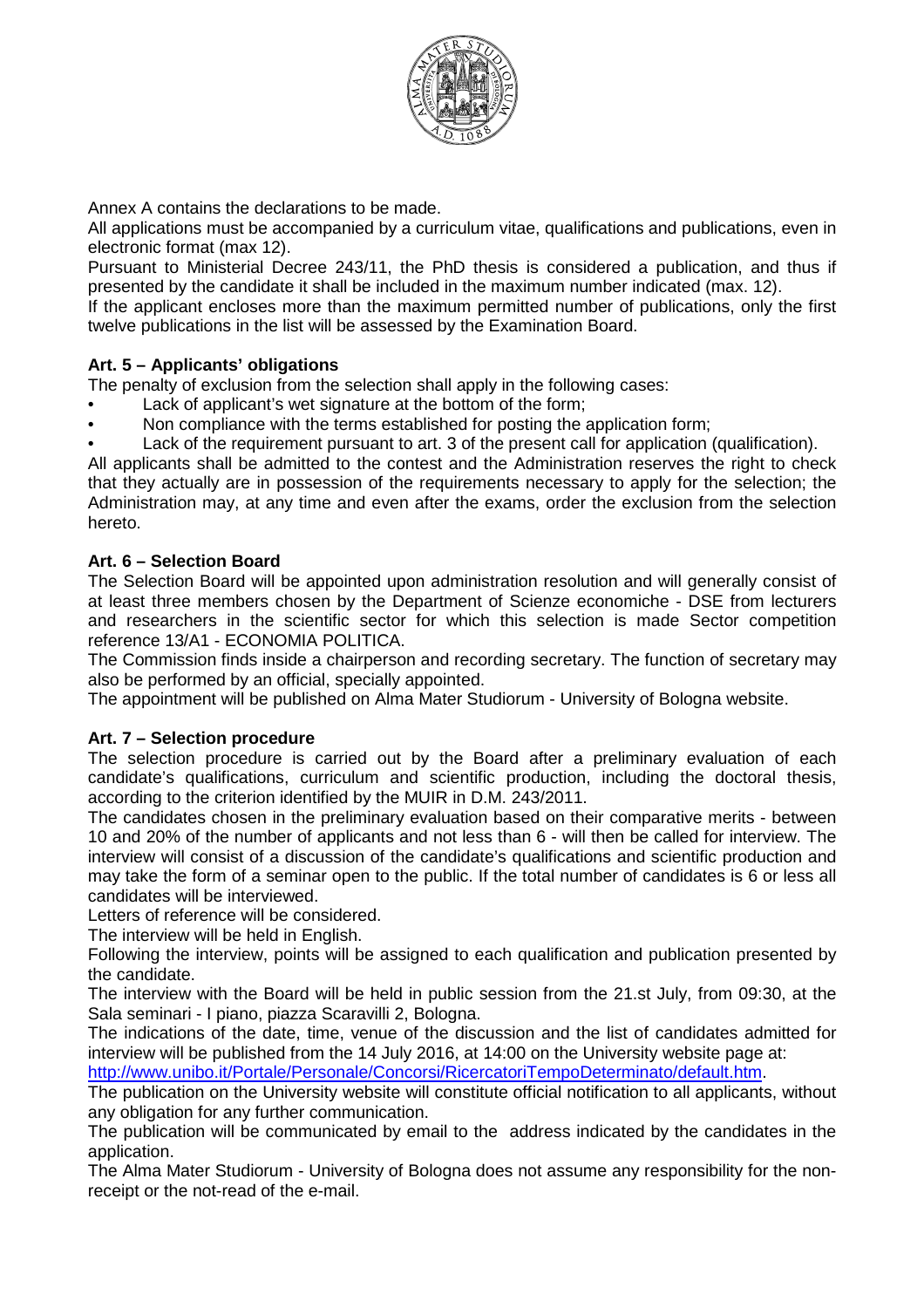

It is up to candidates to keep themselves informed by consulting the University website page to find necessary information about selection.

Candidates attending the interview must bring a valid identification document with them.

EU citizens shall bring their passport or an identity document issued by their country of origin. Non-EU citizens shall bring their passport.

# **Art. 8 – Ranking List and recruitment**

After the exams, the Board shall prepare the general final list based on the merits. The candidate ranked first on the list will have the right to opt for the workplace. At the second candidate will be attributed the remaining workplace.

On equal merits, priority will be allocated according to date of birth and the youngest one shall prevail.

The list based on merits is approved pursuant to the administration resolution and will last three years. It will be published in Alma Mater Studiorum – University of Bologna Official Bulletin.

The terms to raise any appeal shall start from the date of publication of said notice, in case the resolution has not been otherwise disclosed.

The use of the final candidate list is strictly bound to study and research related to the scientific sector SSD SECS-P/01 - Economia Politica-.

The Department of Scienze economiche - DSE will propose recruitment by a majority vote of the professors and associate professors of the Department and approved by the Board of Governors. The Department will also propose the date of commencement of employment contract.

# **Art. 9 – Employment procedures**

Following the conclusion of the recruitment procedure referred to in art. 8, the candidates will be asked to sign a fixed-term contract of full-time employment.

The employment relationship is governed by a personal contract, statutory laws and EC regulations.

The personal contract shall specify any reasons for which it might be terminated, as well as the relevant periods of notice. In any case the contract will be terminated immediately and without notice in the event of the cancellation of the recruitment procedure to which it is inalienably linked.

The trial period shall last three months. At the end of the period, unless the employment relationship has been terminated by either of the parties, the employee is confirmed for service and the whole period worked from the beginning of the contract shall be calculated for seniority purposes.

# **Art. 10 – Required documents**

All the documents written in any foreign language shall be accompanied by a true and correct translation into Italian, written by an Italian consular, a qualified diplomatic representative, or an official translator.

### **Art. 11 Rights and duties of a researcher with a fixed-term contract of employment**

In accordance with the rights and duties of public employees prescribed by the Italian civil code, on signing the contract the researcher will be expected to perform all those activities mentioned in Art. 2. These activities will be carried out in respect of the existing hierarchy and in coordination with existing programmes and research projects.

The researcher will perform the requested activities in person, substitution is not permitted.

Existing Italian laws concerning maternity, injury and illness will be applied.

The researcher undertakes to fulfill the obligations of conduct prescribed by the code of conduct, issued by DPR 62/2013.

### **Art. 12 Processing of personal data and person in charge for the contest**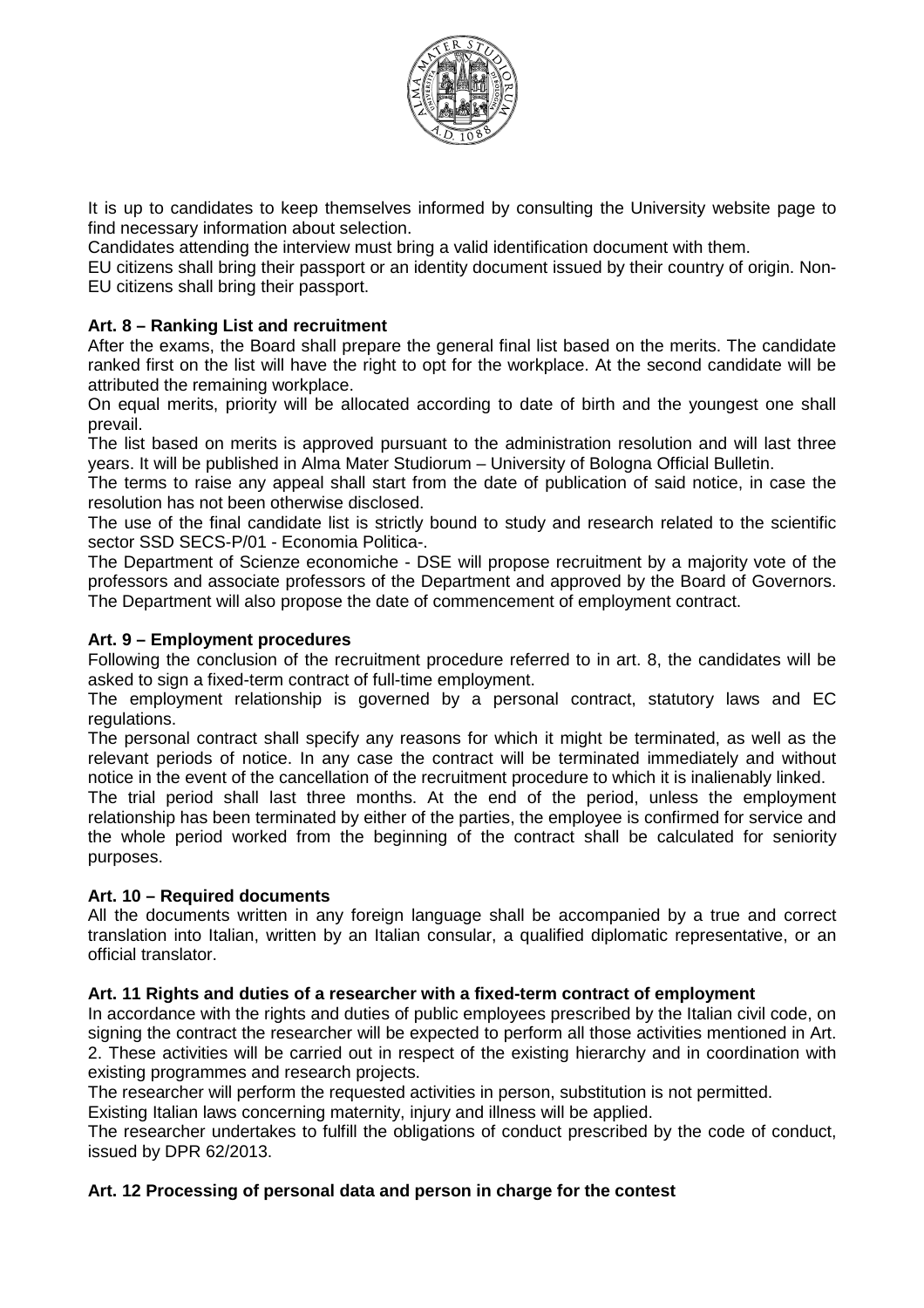

Personal data sent by applicants through their application form for the purposes of the contest, under Leg. Decree no. 196/2003, will be treated for the purposes of the contest and any hiring procedure.

The person in charge of the contest is Mr. Gianfranco Raffaeli, Responsabile dell'Ufficio Ricercatori a tempo determinato - Piazza Verdi n. 3 - 40126 Bologna.

For further information, please contact: Ufficio Ricercatori a tempo determinato dell'Alma Mater Studiorum - Università di Bologna – Piazza Verdi n. 3 - Tel. +39 051 2099617 – 2098958 - 2098972, Fax 051 2086163; e-mail:apos.ricercatoritempodeterminato@unibo.it.

### **Art.13 - Return of documents**

1. Candidates may require, with specific application to be submitted after the issuance of the decree of confirmation of the regularity of the proceedings, within four months from the date of the decree, the return of the documents submitted. After the deadlines set by law and unless contentious the University will proceed with the return of the documents.

2. After telephone / email arrangement, the Candidate must appear in person in Apos - Researchers temporary office - Piazza Verdi 3 - Bologna, to withdraw the above documents; he also may delegate to the collection, at its expense, a courier or other person. No provision due.

3. After the deadline in paragraph 1 the University will dispose of the material according to their own decisions, without liability, except in cases where the return of the documents is suspended for litigation.

### **Art. 14 – Reference Regulations**

The present notice is issued based on the following regulations:

- Art. 24 of Law no. 240 dated December 30th, 2010;
- D.P.R. (Decree of the President of the Republic) no. 445 dated December 28th, 2000;
- Leg. Decree no. 165 dated March 30th, 2001;
- Law 241/1990;

• Regulation for fixed-term researchers of Alma Mater Studiorum – University of Bologna, (link:

http://www.normateneo.unibo.it/NormAteneo/Regolamento\_ricercatori\_a\_tempo\_determinato.htm).

Bologna, 09/05/2016

Il Dirigente dell'Area f.to Michele Menna

While applying, applicants shall declare under their own responsibility:

- 1. surname and name;
- 2. place and date of birth;
- 3. citizenship;

4. (if Italian citizens) registration to electoral rolls, specifying in which Municipality and indentifying, if any, the reasons why he/she is not registered or cancelled from them;

5. that there have not been any criminal proceeding against them or current criminal proceedings; otherwise, applicants shall specify the proceedings against them and the judgment date of the